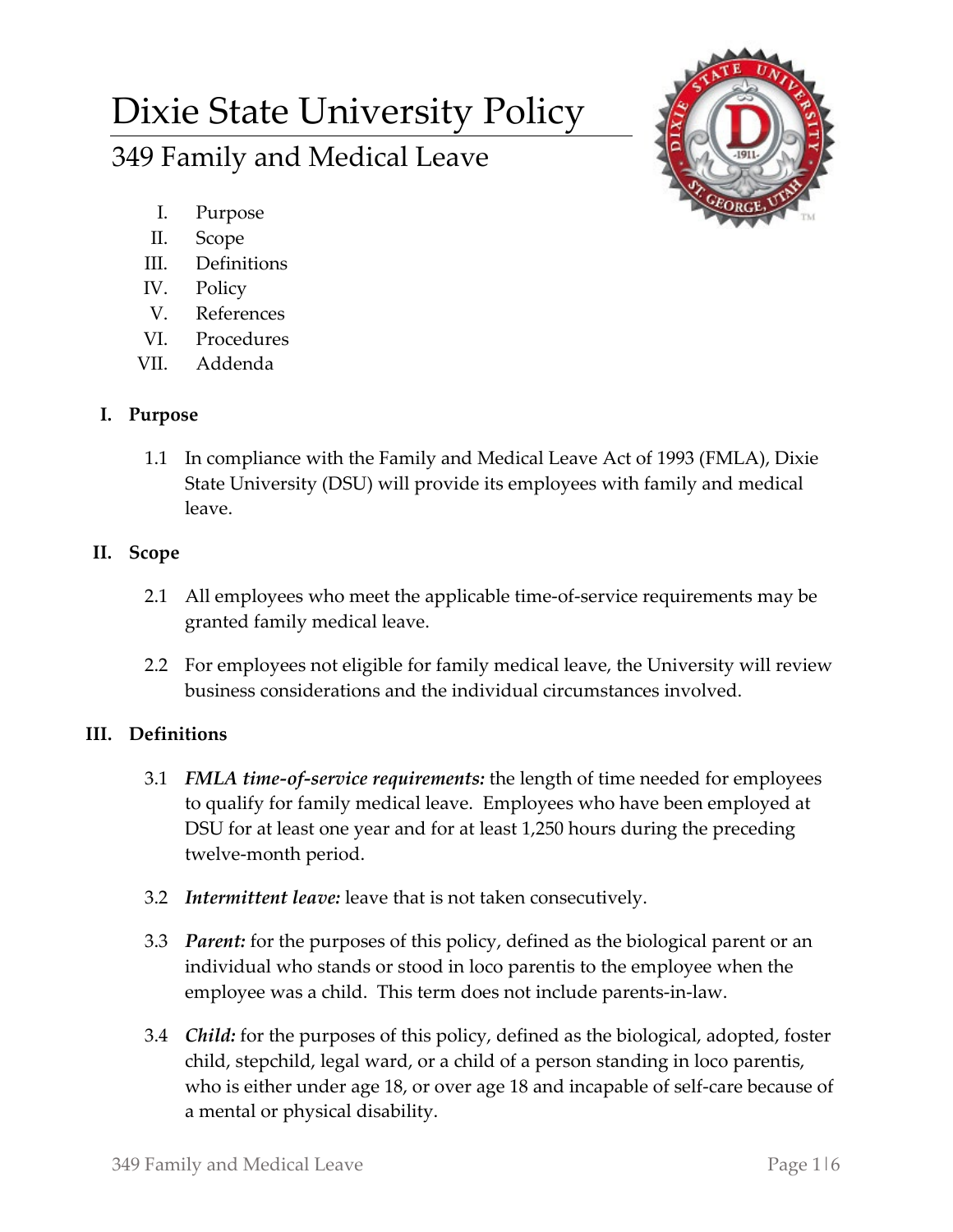- 3.5 *Reduced leave schedule:* a leave schedule that reduces the usual number of hours per workweek or hours per workday.
- **IV. Policy**
	- 4.1 Employees who meet the applicable time-of-service requirements may be granted a total of twelve weeks of unpaid and/or paid family leave, using accrued sick leave (and vacation or other leave if the employee elects to use vacation or other leave) combined, during any twelve-month period, for the following reasons:
		- 4.1.1 The birth of an employee's child and in order to care for the child;
		- 4.1.2 The placement of a child with the employee for adoption or foster care;
		- 4.1.3 To care for a spouse, child or parent who has a serious health condition;
		- 4.1.4 A serious health condition that renders the employee incapable of performing the functions of his/her job, such as:
			- 4.1.4.1 Inpatient care in a hospital, hospice, or residential medical care facility, or subsequent treatment resulting from such inpatient care;
			- 4.1.4.2 A condition requiring an absence of more than three consecutive work days and under continuing treatment by a medical provider;
			- 4.1.4.3 A condition lasting fewer than three work days but under the continuing treatment of (or under supervision of) a health care provider for a chronic or long-term condition, or for prenatal care.
	- 4.2 Spouses employed by the same employer are entitled to up to twelve weeks family medical leave each for serious illness or injury of self or to take care of a spouse. However, the twelve weeks of family medical leave is combined between spouses for the birth or placement of a child.
	- 4.3 Intermittent leave or a reduced leave schedule for medical reasons can be taken under this policy when medically necessary and if the employee and the University supervisor mutually agree to the arrangement.
		- 4.3.1 If an employee requests intermittent leave or a reduced leave schedule because of a serious health condition that is foreseeable based on planned medical treatment, the University may require the employee to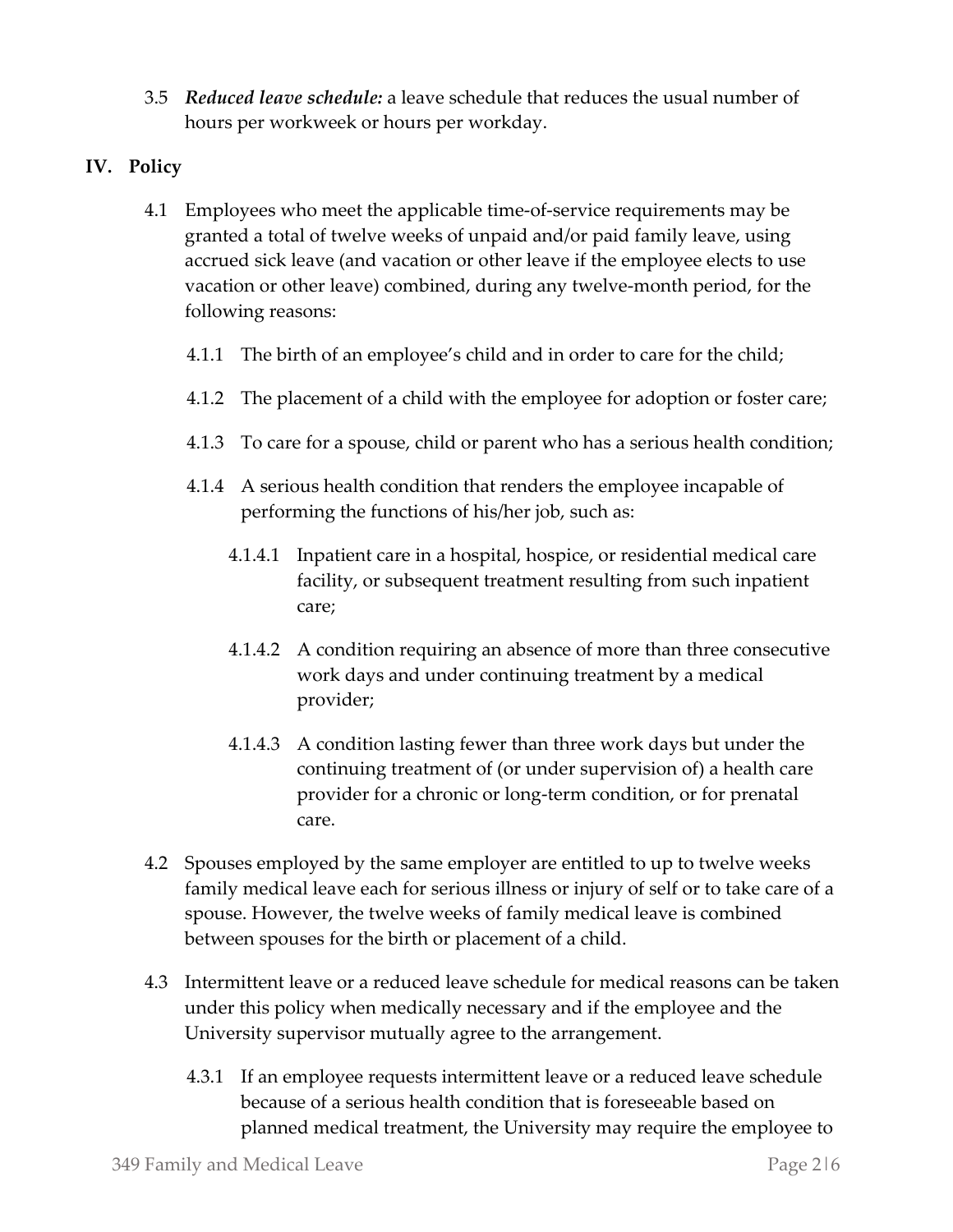transfer temporarily to an alternative position for which the employee is qualified and that has equivalent pay and benefits and better accommodates recurring periods of leave.

- 4.4 Family medical leave is unpaid leave. However, the employee may be paid if they have accrued sick, vacation and/or other leave balances available.
	- 4.4.1 The employee must first use all his/her accrued sick leave and may use all his/her accrued vacation and other leave, which will count as paid family medical leave.
	- 4.4.2 If any family medical leave remains, the remaining leave period will consist of unpaid family medical leave.
	- 4.4.3 In the case of faculty employees requesting family medical leave, arrangements may be made to help accommodate care by use of any applicable provisions of this policy, as well as any additional procedures arranged by the faculty member, department chair, dean, and Human Resources (e.g. faculty may take one semester off without pay for the birth of a child or may substitute one semester off during the regular school year and teach during the summer, if classes are needed in his/her field and the dean approves the alternative nine-month contract, etc.) on a case-by-case basis.
	- 4.4.4 Leave due to a work-related injury, which requires an absence of more than three consecutive workdays and is under continued treatment by a medical provider, will be covered by worker's compensation (see DSU Policy 343).
- 4.5 A twelve-month period will be determined on a "rolling" twelve months, measured backward from the date an employee uses family medical leave.
- 4.6 During a period of family medical leave, the employee will be retained on his/her group health plan under the same conditions that applied before the leave commenced.
	- 4.6.1 Once the employee is moved to unpaid status, the employee portion of health care premiums (medical, dental and vision) will be paid by the University on behalf of the employee.
	- 4.6.2 When the employee returns to paid status, the portion of health care premiums that was paid by the University on behalf of the employee will be deducted from the employee's first paycheck upon returning to work.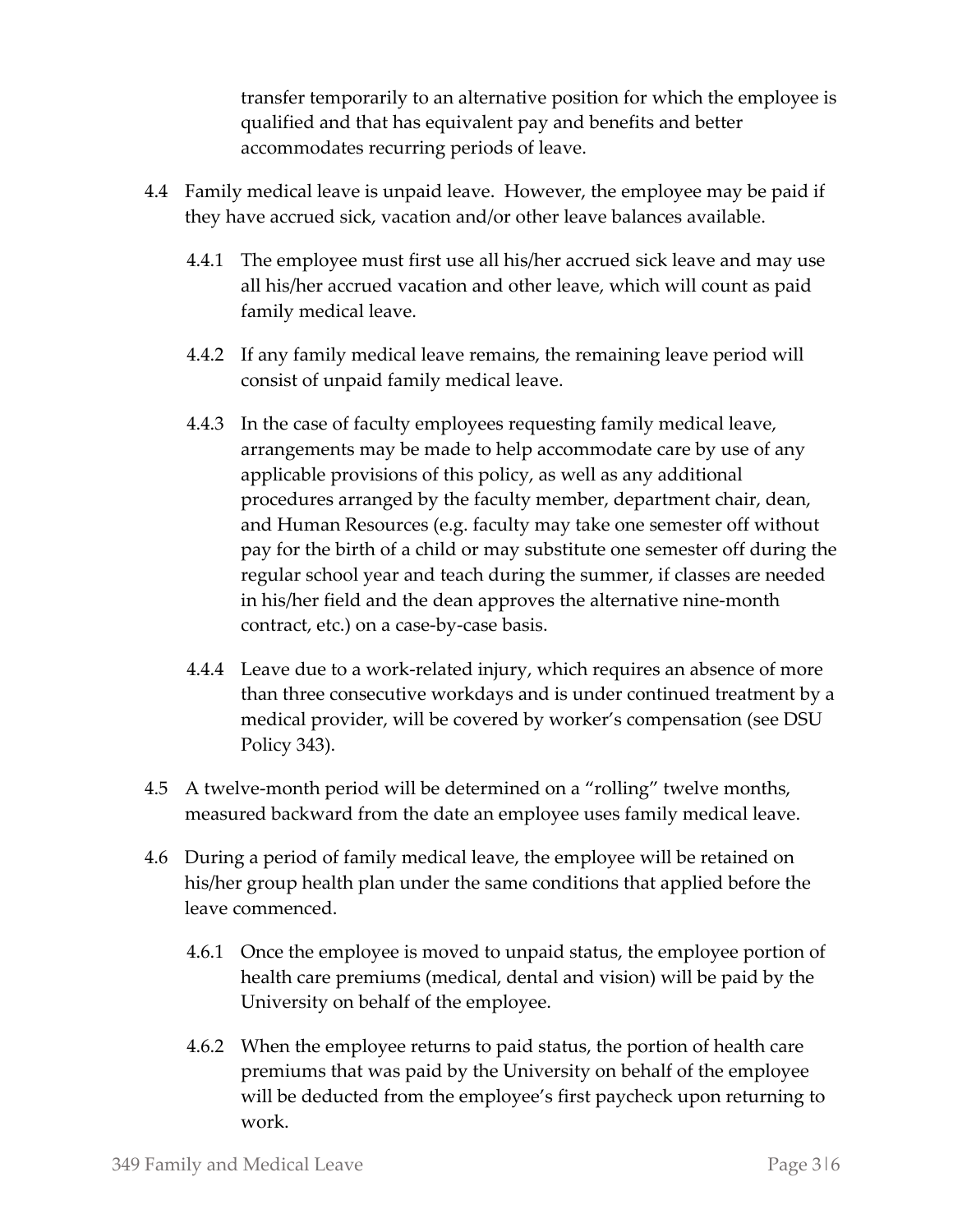- 4.7 An employee on unpaid family medical leave is not entitled to the accrual of retirement, vacation or sick leave. An employee who takes paid family medical leave will be entitled to normal seniority/employment benefits.
- 4.8 An employee must notify Human Resources and their department supervisor before he/she can be returned to active status. At the time of notification, a doctor's note certifying the employee may return to work must be supplied to Human Resources.
	- 4.8.1 If an employee wishes to return to work prior to the expiration of a family medical leave of absence, notification must be given to the employee's supervisor at least five working days prior to the employee's planned return. This notice applies for those employees who are on a continuous family medical leave basis, but not for those employees on an intermittent or reduced leave basis.
- 4.9 If an employee fails to return to work after the expiration of family medical leave, the employee will be required to reimburse the University for payment of health insurance premiums during family medical leave, unless the reason the employee fails to return to work is the presence of a serious health condition which prevents the employee from performing his/her job or to circumstances beyond the employee's control.
	- 4.9.1 An employee who returns to work for at least 30 calendar days is considered to have "returned" to work.
	- 4.9.2 An employee who transfers directly from taking family medical leave to retirement, or who retires during the first 30 days after the employee returns to work, is deemed to have returned to work.
	- 4.9.3 An employee who requests an extension of family medical leave due to the continuation, recurrence or onset of his/her own serious health condition, or of the serious health condition of the employee's spouse, child or parent, must submit a request for an extension, in writing, to his/her supervisor.
		- 4.9.3.1 This request for extension of family medical leave is subject to the twelve-week maximum allowed for such leave.
		- 4.9.3.2 Eligibility for long-term disability begins after 120 calendar days of inability to work due to a personal serious health condition.
		- 4.9.3.3 This written request for an extension should be made as soon as the employee realizes that he/she will not be able to return at the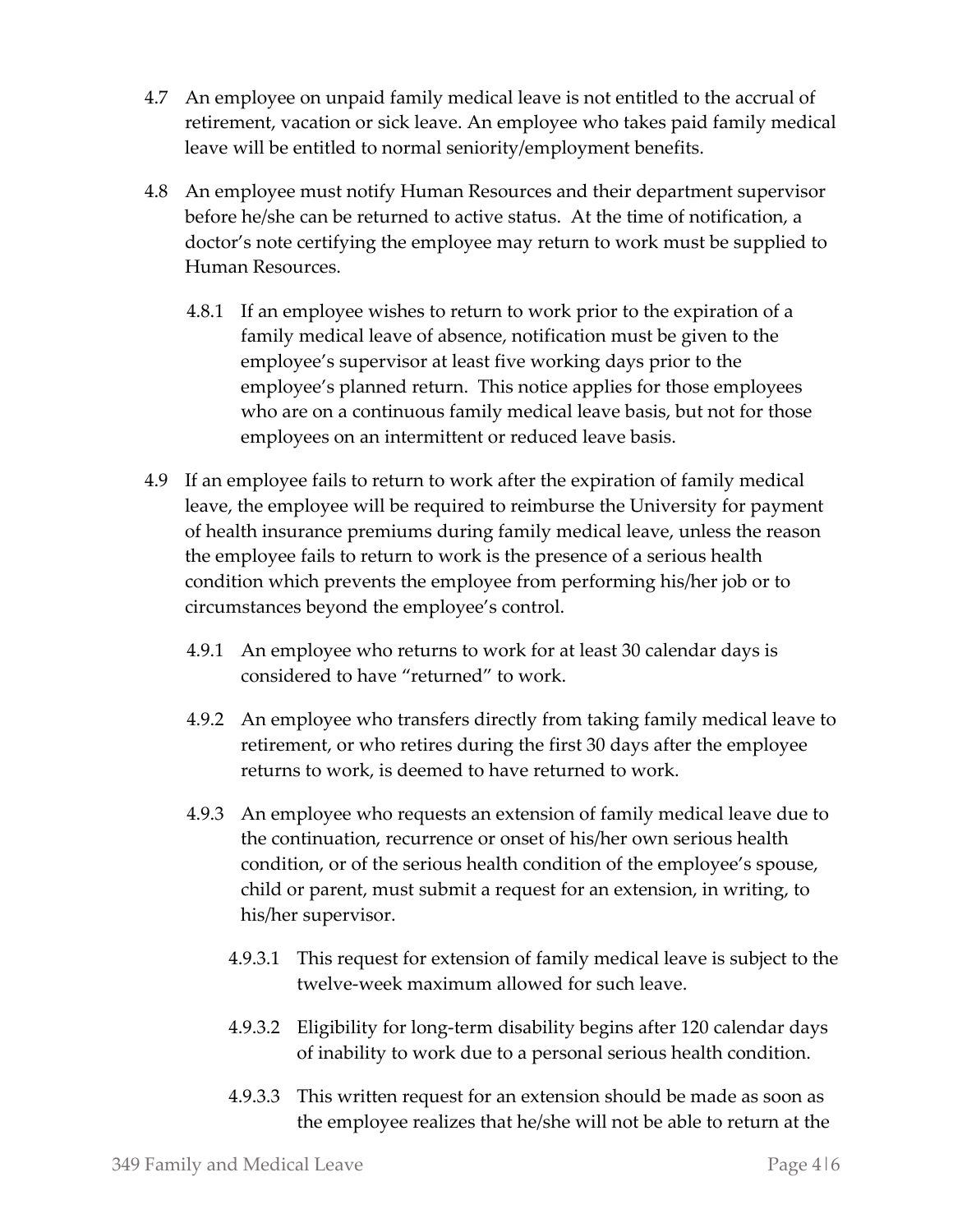expiration of the leave period.

4.10 If the employee does not return from leave, the employee is eligible for COBRA continuing coverage, as defined in DSU Policy 346. Eligibility for COBRA begins at the end of leave or when the employer is made aware of the employee's intention not to return from leave.

#### **V. References**

- 5.1 DSU Policy 343: Benefits, Payroll Deductions, and Worker's Compensation
- 5.2 DSU Policy 346: Staff Leave and Absences

#### **VI. Procedures**

- 6.1 The employee requesting leave must complete the DSU FMLA Application form and return it to Human Resources. The completed application must state the starting and ending dates of the leave, the duration of the leave, and reason for the leave.
- 6.2 An employee intending to take family medical leave because of an expected birth or placement, or because of a planned medical treatment, must submit an application for leave at least thirty days before the leave is to begin.
	- 6.2.1 If leave is to begin within thirty days, an employee must give notice to his/her immediate supervisor and to Human Resources as soon as the necessity for the leave arises.
	- 6.2.2 The employee need not specifically request family medical leave for it to apply.
	- 6.2.3 It is the employer's responsibility to inquire further and to designate the leave as family medical leave, if appropriate.
- 6.3 An application for leave based on the serious health condition of the employee must also be accompanied by a FMLA Medical Certification form, completed by the applicable health care provider.
	- 6.3.1 The certification must state the date on which the health condition commenced, the probable duration of the condition, and the appropriate medical facts regarding the condition. In addition, the certification must state that the employee cannot perform the functions of his/her job.
	- 6.3.2 A second opinion of medical certification may be required, at the University's expense and the University's choice of health care provider.